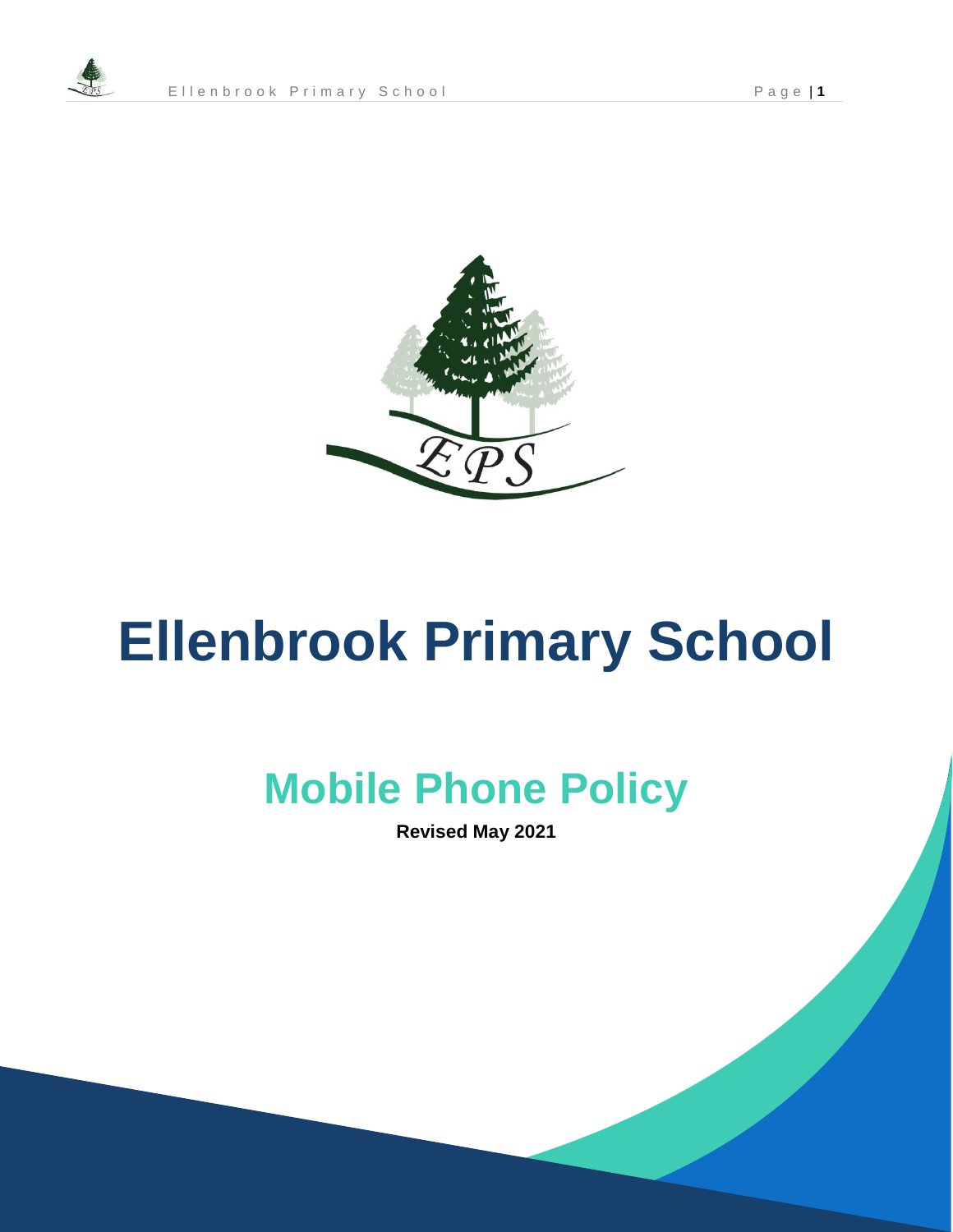

**The Ellenbrook Primary School Behaviour Management Policy is proudly endorsed by**

**Dr Neil MacNeill Principal Date** \_\_\_\_\_\_\_\_\_\_\_\_\_\_

> *Related Policies: Department of Education Student Mobile Phones in Public School Policy – February 2020 Ellenbrook Primary School Behaviour Management Policy – May 2021*